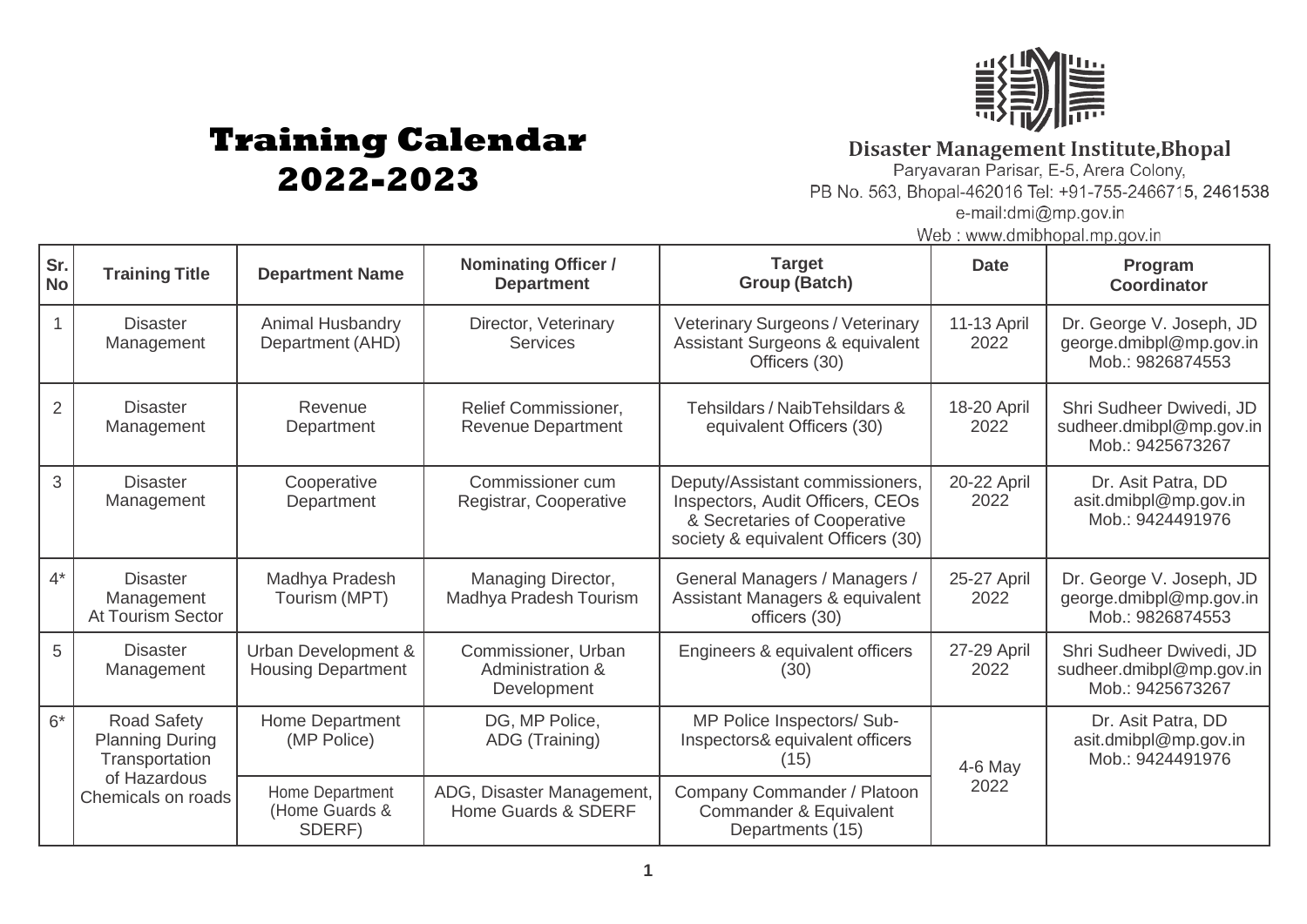| Sr.<br><b>No</b> | <b>Training Title</b>                                         | <b>Department Name</b>                                                            | Nominating Of <sub>□cer</sub> /<br><b>Department</b>                    | <b>Target</b><br><b>Group (Batch)</b>                                       | <b>Proposed</b><br><b>Date</b> | Program<br><b>Coordinator</b>                                            |
|------------------|---------------------------------------------------------------|-----------------------------------------------------------------------------------|-------------------------------------------------------------------------|-----------------------------------------------------------------------------|--------------------------------|--------------------------------------------------------------------------|
| $\overline{7}$   | <b>Disaster</b><br>Management                                 | <b>Department of Technical</b><br><b>Education &amp; Skill</b><br>Development     | Director, Technical Education                                           | Faculty members & equivalent<br>officers of Govt. Engg. Colleges<br>(10)    | 9-11 May<br>2022               | Dr. George V. Joseph, JD<br>george.dmibpl@mp.gov.in<br>Mob.: 9826874553  |
|                  |                                                               |                                                                                   |                                                                         | Lecturers & equivalent officers<br>of Govt. Polytechnic Colleges (10)       |                                |                                                                          |
|                  |                                                               |                                                                                   | Director, Skill Development                                             | Training Officers & equivalent<br>officers (10)                             |                                |                                                                          |
| $8*$             | Court Safety &<br><b>Disaster</b><br>Preparedness             | <b>MP High Court</b>                                                              | Registrar General,<br>M.P. High Court                                   | Judges & Registrars of<br><b>District Court</b>                             | 11-13 May<br>2022              | Shri Sudheer Dwivedi, JD<br>sudheer.dmibpl@mp.gov.in<br>Mob.: 9425673267 |
| 9                | <b>Disaster</b><br>Management                                 | Madhya Pradesh<br>Tourism (MPT)                                                   | Managing Director,<br>Madhya Pradesh Tourism                            | <b>General Managers/Assistant</b><br>Managers &<br>equivalent officers (30) | 18-20 May<br>2022              | Dr. Asit Patra, DD<br>asit.dmibpl@mp.gov.in<br>Mob.: 9424491976          |
| 10               | <b>Disaster</b><br>Management                                 | <b>Energy Department,</b><br>Madhya Pradesh<br><b>Electricity Board</b><br>(MPEB) | Managing Director, MP<br>Poorva Kshetra Vidyut<br>Vitaran Company Ltd.  | General Managers/ Managers /<br>Engineers & equivalent officers<br>(30)     | 18-20 May<br>2022              | Dr. George V. Joseph, JD<br>george.dmibpl@mp.gov.in<br>Mob.: 9826874553  |
|                  |                                                               |                                                                                   | Managing Director, MP<br>Madhya Kshetra Vidyut<br>Vitaran Company Ltd.  |                                                                             |                                |                                                                          |
|                  |                                                               |                                                                                   | Managing Director, MP<br>Paschim Kshetra Vidyut<br>Vitaran Company Ltd. |                                                                             |                                |                                                                          |
| 11#              | <b>Slot for Sponsored Programs</b>                            |                                                                                   | 23 May -<br>04 June<br>2022                                             |                                                                             |                                |                                                                          |
| 12               | Hospital<br>preparedness<br><b>And Disaster</b><br>Management | Public Health and<br><b>Family Welfare</b><br>Department                          | Commissioner<br><b>Health Services</b>                                  | Para Medical Staff & Equivalent<br>Officers (30)                            | 6-8 June<br>2022               | Shri Sudheer Dwivedi, JD<br>sudheer.dmibpl@mp.gov.in<br>Mob.: 9425673267 |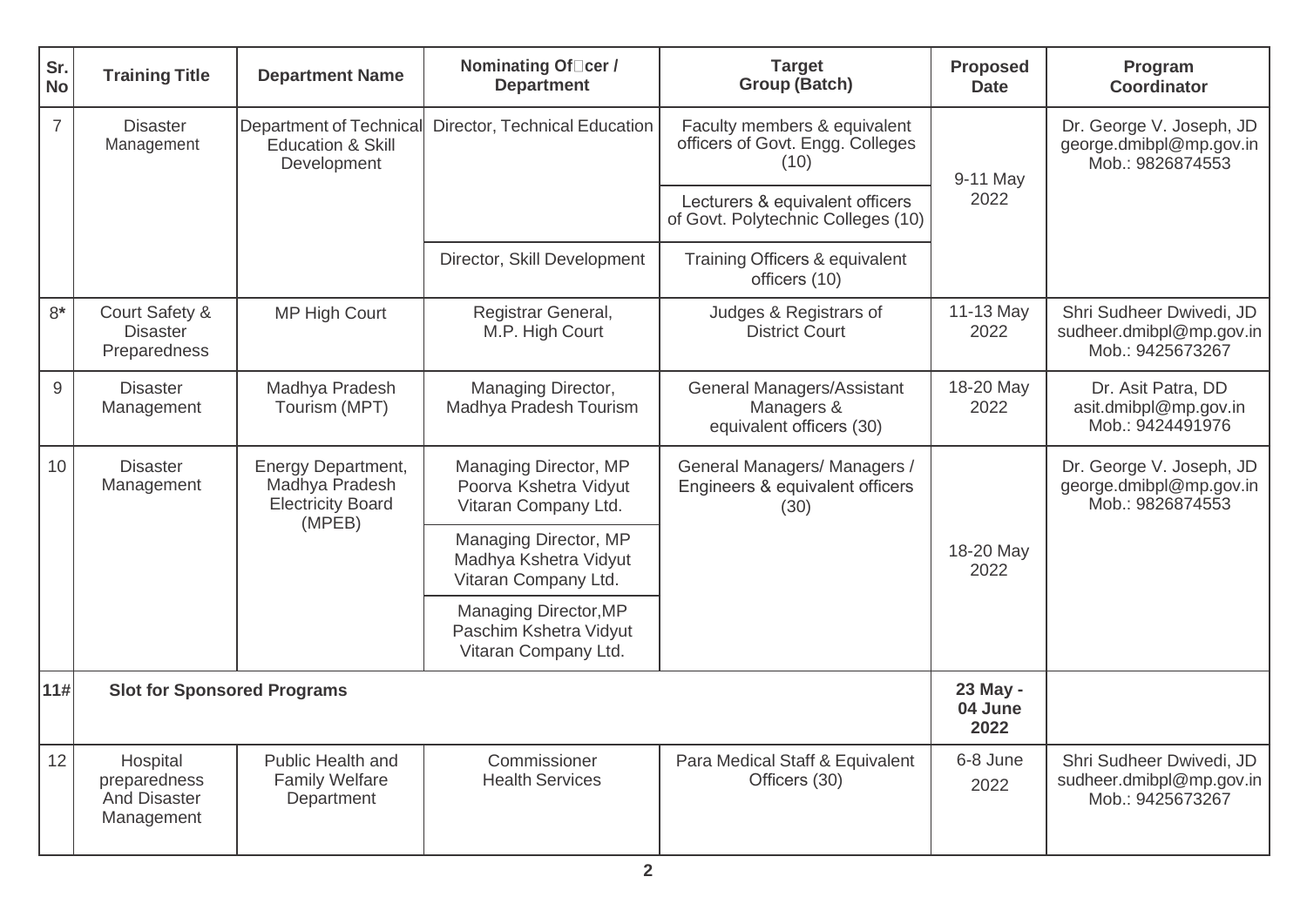| Sr.<br><b>No</b> | <b>Training Title</b>                                     | <b>Department Name</b>                                                  | Nominating Of□cer /<br><b>Department</b>                                                     | <b>Target</b><br><b>Group (Batch)</b>                                                                 | <b>Proposed</b><br><b>Date</b> | Program<br><b>Coordinator</b>                                            |
|------------------|-----------------------------------------------------------|-------------------------------------------------------------------------|----------------------------------------------------------------------------------------------|-------------------------------------------------------------------------------------------------------|--------------------------------|--------------------------------------------------------------------------|
| $13*$            | <b>Child Protection In</b><br><b>Disasters Situations</b> | <b>Integrated Child</b><br>Development<br>Department (ICDS)             | <b>Commissioner Integrated</b><br><b>Child Development</b><br>Services (ICDS)                | <b>Child Development Project</b><br>Officers & Equivalent officers (30)                               | 6-8 June<br>2022               | Dr. Asit Patra, DD<br>asit.dmibpl@mp.gov.in<br>Mob.: 9424491976          |
| 14               | <b>Disaster</b><br>Management                             | <b>Revenue Department</b>                                               | <b>Commissioner, Land Record</b><br>sand Settlement                                          | SLR, ASLR & equivalent officers<br>(30)                                                               | 13-15 June<br>2022             | Dr. George V. Joseph, JD<br>george.dmibpl@mp.gov.in<br>Mob.: 9826874553  |
| 15               | <b>Disaster</b><br>Management                             | Environment<br>Department: MPPCB &<br>Industries                        | Member Secretary,<br><b>MP Pollution Control Board</b>                                       | Officers of MPPCB and Nominated<br>industries (30)                                                    | 15-17 June<br>2022             | Shri Sudheer Dwivedi, JD<br>sudheer.dmibpl@mp.gov.in<br>Mob.: 9425673267 |
| $16*$            | <b>Incident Response</b><br>System                        | Forest Department (FD)                                                  | <b>Principal Chief Conservator</b><br>of Forest, Forest Department                           | DFOs/SDOs & equivalent<br>officers (30)                                                               | 20-22 June<br>2022             | Dr. Asit Patra, DD<br>asit.dmibpl@mp.gov.in<br>Mob.: 9424491976          |
| 17               | <b>Disaster</b><br>Management                             | Home Department<br>(MP Police)                                          | DG, MP Police, ADG (Training)<br><b>MP Police</b>                                            | Inspectors / Sub-Inspectors &<br>equivalent officers (15)                                             | 22-24 June<br>2022             | Dr. George V. Joseph, JD<br>george.dmibpl@mp.gov.in<br>Mob.: 9826874553  |
|                  |                                                           | Home Department<br>(Home Guards &<br>SDERF)                             | ADG, Disaster Management,<br>Home Guards & SDERF                                             | Company Commander/Platoon<br>Commander & Equivalent<br>Departments (15)                               |                                |                                                                          |
| 18               | <b>Disaster</b><br>Management                             | Panchayat and Rural<br>Development<br>Department (P&RDD)                | Development Commissioner,<br>Panchayat and Rural<br><b>Development Department</b><br>(P&RDD) | <b>CEOs-Janpad Panchayat /Project</b><br>Officers/Panchayat Secretaries &<br>equivalent officers (30) | 27-29 June<br>2022             | Shri Sudheer Dwivedi, JD<br>sudheer.dmibpl@mp.gov.in<br>Mob.: 9425673267 |
| 19               | <b>Disaster</b><br>Management                             | <b>Public Healthand Family</b><br><b>Welfare Department</b><br>(PH&FWD) | Commissioner, Health<br>Services                                                             | Para-Medical Staff & equivalent<br>officers (30)                                                      | 29 June -<br>1 July 2022       | Dr. Asit Patra, DD<br>asit.dmibpl@mp.gov.in<br>Mob.: 9424491976          |
| 20               | <b>Disaster</b><br>Management                             | <b>General Administration</b><br>Department                             | Secretary "Personnel",<br><b>General Administration</b><br>Department                        | <b>ADMs/SD Ms/Joint Collectors/</b><br><b>Assistant Collectors &amp; equivalent</b><br>officers (15)  | 4-6 July<br>2022               | Dr. George V. Joseph, JD<br>george.dmibpl@mp.gov.in<br>Mob.: 9826874553  |
|                  |                                                           | Home Department<br>(Home Guards &<br>SDERF)                             | ADG, Disaster Management,<br>Home Guards & SDERF                                             | Company Commander/Platoon<br>Commander& Equivalent<br>Departments (15)                                |                                |                                                                          |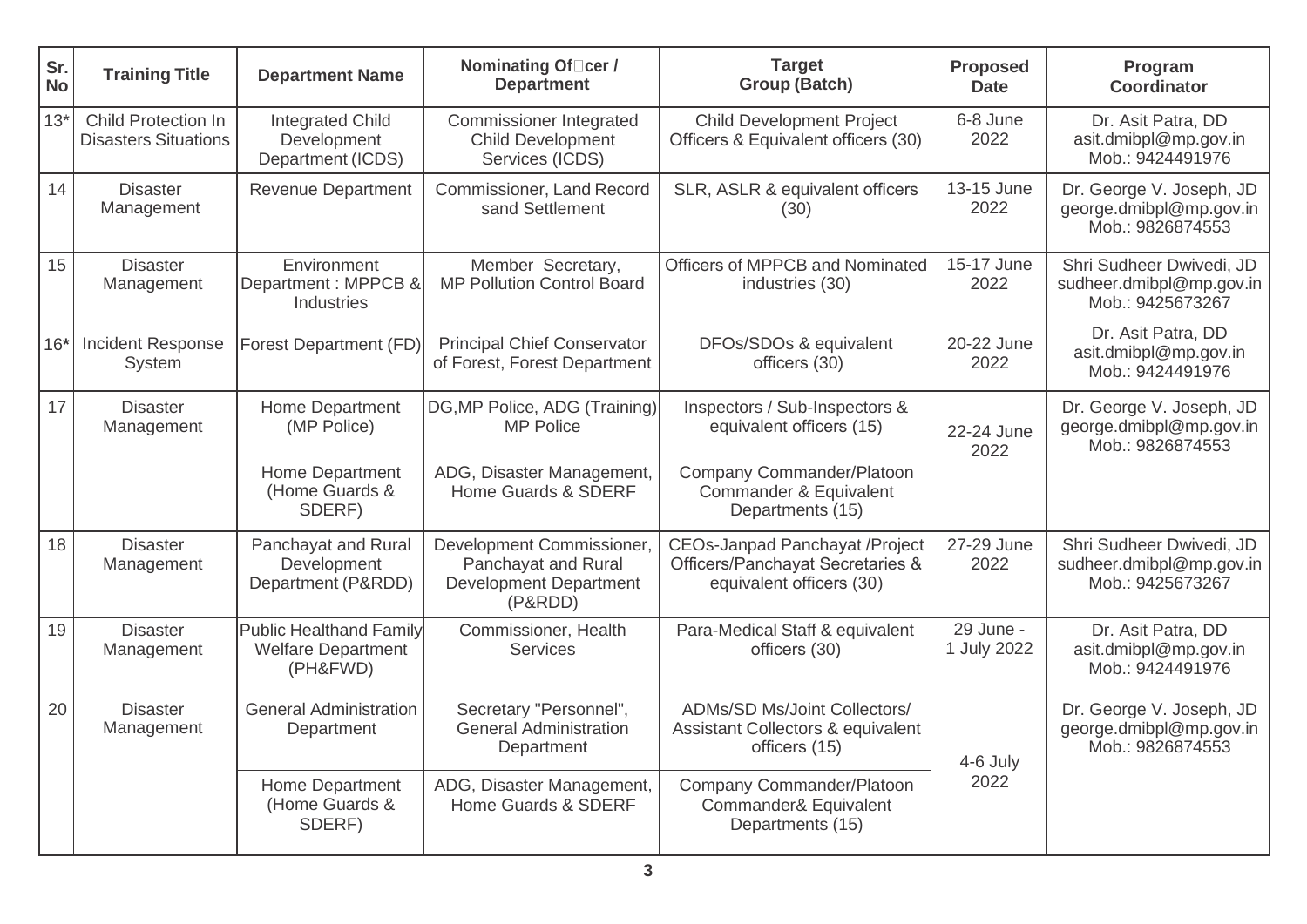| Sr.<br><b>No</b> | <b>Training Title</b>              | <b>Department Name</b>                                            | Nominating Of□cer /<br><b>Department</b>                                 | <b>Target</b><br><b>Group (Batch)</b>                                                     | <b>Proposed</b><br><b>Date</b> | Program<br>Coordinator                                                   |
|------------------|------------------------------------|-------------------------------------------------------------------|--------------------------------------------------------------------------|-------------------------------------------------------------------------------------------|--------------------------------|--------------------------------------------------------------------------|
| 21               | <b>Disaster</b><br>Management      | <b>Public Works</b><br>Department (PWD)                           | Engineer-In-Chief, Public<br><b>Works Department (PWD)</b>               | <b>Engineers (Superintending</b><br>Engineers, Assistant Engineers,<br>Junior Engineers)  | 6-8 July<br>2022               | Shri Sudheer Dwivedi, JD<br>sudheer.dmibpl@mp.gov.in<br>Mob.: 9425673267 |
|                  |                                    | PIU                                                               | Engineer in Chief, PIU                                                   | (30)                                                                                      |                                |                                                                          |
| $22*$            | <b>Education In</b><br>Emergencies | <b>Higher Education</b><br>Department (HED)                       | Commissioner, Higher<br><b>Education Department</b>                      | <b>Professors/Assistant Professors</b><br>of Govt. Colleges & equivalent<br>officers (30) | 11-13 July<br>2022             | Dr. Asit Patra, DD<br>asit.dmibpl@mp.gov.in<br>Mob.: 9424491976          |
| 23               | <b>Disaster</b><br>Management      | Food Civil Supplies &<br><b>Consumer Protection</b><br>Department | Commissioner, Food<br><b>Civil Supplies &amp; Consumer</b><br>Protection | District/As sistant/Junior Supply O<br>fficers & equivalent officers<br>(15)              | 13-15 July<br>2022             | Dr. George V. Joseph, JD<br>george.dmibpl@mp.gov.in<br>Mob.: 9826874553  |
|                  |                                    |                                                                   | Controller, Weight & Measures                                            | Inspectors (Weight & Measure) &<br>equivalent officers (15)                               |                                |                                                                          |
| 24               | <b>Disaster</b><br>Management      | <b>Integrated Child</b><br><b>Development Services</b><br>(ICDS)  | Commissioner, Integrated<br><b>Child Development Services</b><br>(ICDS)  | <b>Child Development Project</b><br>Officers & equivalent officers                        | 18-20 July<br>2022             | Shri Sudheer Dwivedi, JD<br>sudheer.dmibpl@mp.gov.in<br>Mob.: 9425673267 |
| 25               | <b>Disaster</b><br>Management      | <b>General Administration</b><br>Department                       | Secretary "Personnel",<br><b>General Administration</b><br>Department    | ADMs/SD<br>Ms/Joint Collectors/ Assistant<br>Collectors & equivalent officers<br>(15)     |                                | Dr. Asit Patra, DD<br>asit.dmibpl@mp.gov.in<br>Mob.: 9424491976          |
|                  |                                    | Home Department<br>(Home Guards &<br>SDERF)                       | ADG, Disaster Management,<br>Home Guards & SDERF                         | Company Commander / Platoon<br>Commander & Equivalent<br>Departments<br>(15)              | 20-22 July<br>2022             |                                                                          |
| 26#              | <b>Slot for Sponsored Programs</b> |                                                                   |                                                                          |                                                                                           | 25-30 July<br>2022             |                                                                          |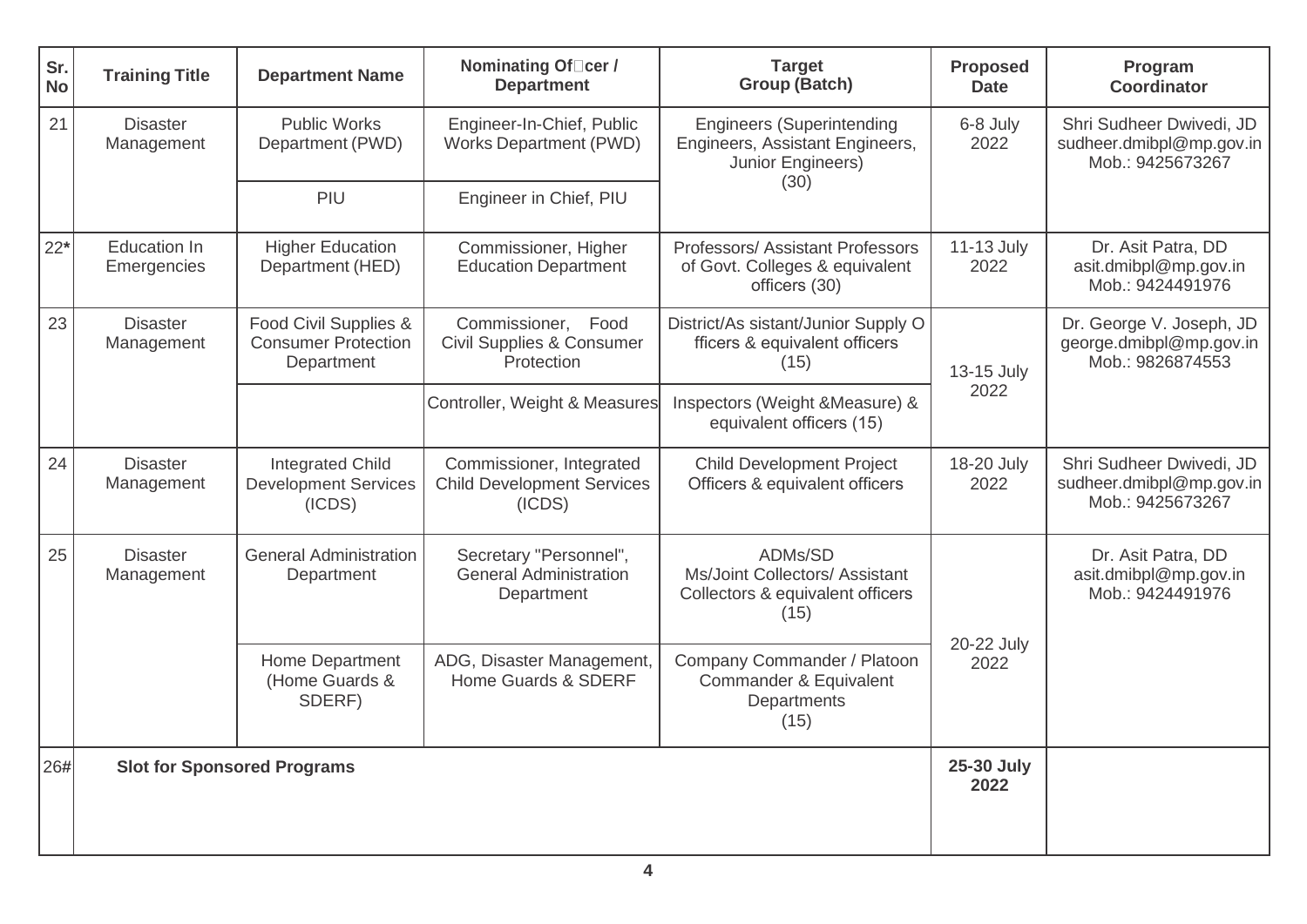| Sr.<br><b>No</b> | <b>Training Title</b>                                                   | <b>Department Name</b>                                          | Nominating Of□cer /<br><b>Department</b>                                                     | <b>Target</b><br><b>Group (Batch)</b>                                                             | <b>Proposed</b><br><b>Date</b> | Program<br><b>Coordinator</b>                                            |
|------------------|-------------------------------------------------------------------------|-----------------------------------------------------------------|----------------------------------------------------------------------------------------------|---------------------------------------------------------------------------------------------------|--------------------------------|--------------------------------------------------------------------------|
| 27               | <b>Disaster</b><br>Management                                           | <b>Revenue Department</b>                                       | Relief Commissioner,<br><b>Revenue Department</b>                                            | Tehsildars/ Naib Tehsildars &<br>equivalent officers (30)                                         | $1-3$ Aug<br>2022              | Dr. George V. Joseph, JD<br>george.dmibpl@mp.gov.in<br>Mob.: 9826874553  |
| $28*$            | <b>School Safety</b><br>And Disaster<br>Preparedness                    | Rajya Shiksha Kendra<br>(SED)                                   | Commissioner, Rajya<br>Shiksha Kendra                                                        | Diet Principals/ Lecturers &<br>equivalent officers (30)                                          | $3-5$ Aug<br>2022              | Shri Sudheer Dwivedi, JD<br>sudheer.dmibpl@mp.gov.in<br>Mob.: 9425673267 |
| $29*$            | Community<br>Preparedness For<br><b>Effective Disaster</b><br>Managemen | Panchayat and Rural<br>Development (P&RDD)                      | Development Commissioner,<br>Panchayat and Rural<br><b>Development Department</b><br>(P&RDD) | CEOs-JanPad Panchayat /Project<br>Officers/Panchayat Secretaries &<br>equivalent officers<br>(30) | 16-18 Aug<br>2022              | Dr. Asit Patra, DD<br>asit.dmibpl@mp.gov.in<br>Mob.: 9424491976          |
| 30               | <b>Disaster</b><br>Management                                           | <b>Fisheries Department</b>                                     | Director, Fisheries<br>Department                                                            | <b>Fisheries Officers/Assistant</b><br>Fisheries Officers & equivalent<br>officers (30)           | 22-24 Aug<br>2022              | Dr. George V. Joseph, JD<br>george.dmibpl@mp.gov.in<br>Mob.: 9826874553  |
| 31               | <b>Disaster</b><br>Management                                           | Forest Department (FD)                                          | <b>Principal Chief Conservator</b><br>of Forest, Forest Department                           | DFOs/SDOs/Rangers & equivalent<br>officers (30)                                                   | 24-26 Aug<br>2022              | Shri Sudheer Dwivedi, JD<br>sudheer.dmibpl@mp.gov.in<br>Mob.: 9425673267 |
| 32               | <b>Disaster</b><br>Management                                           | <b>General Administration</b><br>Department                     | Secretary "Personnel",<br>General Administration<br>Department                               | ADMs/SDMs/Joint Collectors/<br><b>Assistant Collectors &amp; equivalent</b><br>officers (10)      | 5-7 Sept                       | Dr. Asit Patra, DD<br>asit.dmibpl@mp.gov.in<br>Mob.: 9424491976          |
|                  |                                                                         | Home Department<br>(Home Guards &<br>SDERF)                     | ADG, Disaster Management,<br>Home Guards & SDERF                                             | Company Commander / Platoon<br>Commander & Equivalent<br>Departments (15)                         | 2022                           |                                                                          |
| 33               | Role Of Engineering<br>Departments In<br><b>Disaster</b><br>Management  | <b>Public Health</b><br><b>Engineering Department</b><br>(PHED) | Engineer-In-Chief, Public<br><b>Health Engineering</b><br>Department (PHED)                  | (Engineers) (10)                                                                                  | 7-9 Sept<br>2022               | Dr. George V. Joseph, JD<br>george.dmibpl@mp.gov.in<br>Mob.: 9826874553  |
|                  |                                                                         | <b>Water Resource</b><br>Department (WRD)                       | Engineer-In-Chief,<br><b>Water Resource Department</b>                                       | Engineers (Placed at Dams)<br>(10)                                                                |                                |                                                                          |
|                  |                                                                         | Narmada Valley<br><b>Development Authority</b><br>(NVDA)        | Director (Admin.), Narmada<br><b>Valley Development Authority</b>                            | Engineers/Officers of<br>Rehabilitation, Power,<br>(Irrigation etc.) (10)                         |                                |                                                                          |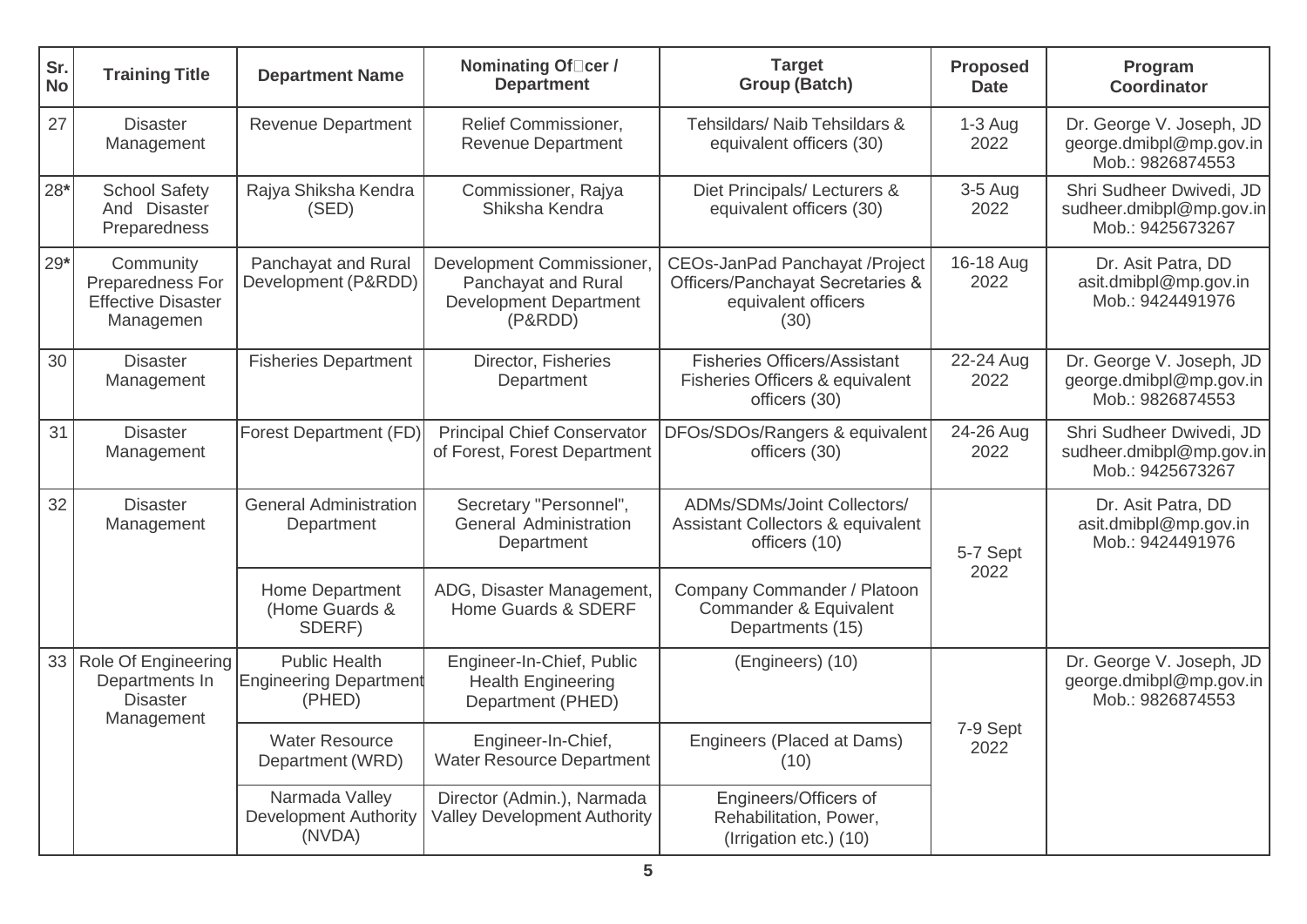| Sr.<br><b>No</b> | <b>Training Title</b>                                                  | <b>Department Name</b>                                                                                                                           | Nominating Of□cer /<br><b>Department</b>                                | <b>Target</b><br><b>Group (Batch)</b>                                                                                                     | <b>Proposed</b><br><b>Date</b>      | Program<br>Coordinator                                                   |                                                                         |
|------------------|------------------------------------------------------------------------|--------------------------------------------------------------------------------------------------------------------------------------------------|-------------------------------------------------------------------------|-------------------------------------------------------------------------------------------------------------------------------------------|-------------------------------------|--------------------------------------------------------------------------|-------------------------------------------------------------------------|
| 34               | <b>Disaster</b><br>Management                                          | Madhya Pradesh State<br><b>Agricultural Marketing</b><br>Board (Mandi Board),<br>(Farmer Welfareand<br>Agriculture<br>Development<br>Department) | Commissioner, Mandi Board                                               | Secretaries & equivalent officers<br>(30)                                                                                                 | 12-14 Sept<br>2022                  | Shri Sudheer Dwivedi, JD<br>sudheer.dmibpl@mp.gov.in<br>Mob.: 9425673267 |                                                                         |
| 35               | <b>Disaster</b><br>Management                                          | Cooperative<br>Department                                                                                                                        | Commissioner cum Registrar.<br>Cooperative                              | Deputy/Assistant Commissioners,<br>Inspectors, Audit Officers, CEOs &<br>Secretaries of Cooperative<br>Society & equivalent officers (30) | 14-16 Sept<br>2022                  | Dr. Asit Patra, DD<br>asit.dmibpl@mp.gov.in<br>Mob.: 9424491976          |                                                                         |
| $36*$            | <b>Chemical Disaster</b><br>Management                                 | Home Department<br>(MP Police)                                                                                                                   | DG, MP Police, ADG<br>(Training) MP Police                              | Inspectors/Sub-Inspectors &<br>equivalent officers (15)                                                                                   | 19-21 Sept<br>2022                  |                                                                          | Dr. George V. Joseph, JD<br>george.dmibpl@mp.gov.in<br>Mob.: 9826874553 |
|                  |                                                                        | <b>Home Department</b><br>(Home Guards &<br>SDERF)                                                                                               | ADG, Disaster Management,<br>Home Guards & SDERF                        | Company Commander / Platoon<br>Commander & Equivalent<br>Departments (15)                                                                 |                                     |                                                                          |                                                                         |
| 37               | <b>Disaster</b><br>Management                                          | <b>Mineral Resource</b><br>Department                                                                                                            | Director, Directorate of<br>Geology and Mining                          | Mining Officer/ Geologist/ Mining<br>Inspector & equivalent officers (30)                                                                 | 21-23 Sept<br>2022                  | Shri Sudheer Dwivedi, JD<br>sudheer.dmibpl@mp.gov.in<br>Mob.: 9425673267 |                                                                         |
| $38*$            | Psycho Social<br><b>Impact Of Disasters</b><br>And Their<br>Management | <b>Tribal Welfare</b><br>Department<br>(TWD)                                                                                                     | Commissioner, Scheduled<br><b>Casteand Tribal Welfare</b><br>Department | <b>Assistant Directors/</b><br>Superintendent/Organizers/<br>Principals & equivalent<br>officers (30)                                     | 26-28 Sept<br>2022                  | Dr. Asit Patra, DD<br>asit.dmibpl@mp.gov.in<br>Mob.: 9424491976          |                                                                         |
| 39               | <b>Disaster</b><br>Management                                          | Ayush Department,<br>Madhya Pradesh                                                                                                              | Commissioner, Ayush<br>MadhyaPradesh                                    | MedicalOfficers & equivalent<br>officers (30)                                                                                             | 28-30 Sept<br>2022                  | Dr. George V. Joseph, JD<br>george.dmibpl@mp.gov.in<br>Mob.: 9826874553  |                                                                         |
| 40#              | <b>Slot for Sponsored Programs</b>                                     |                                                                                                                                                  |                                                                         |                                                                                                                                           | $10 - 14$<br><b>October</b><br>2022 |                                                                          |                                                                         |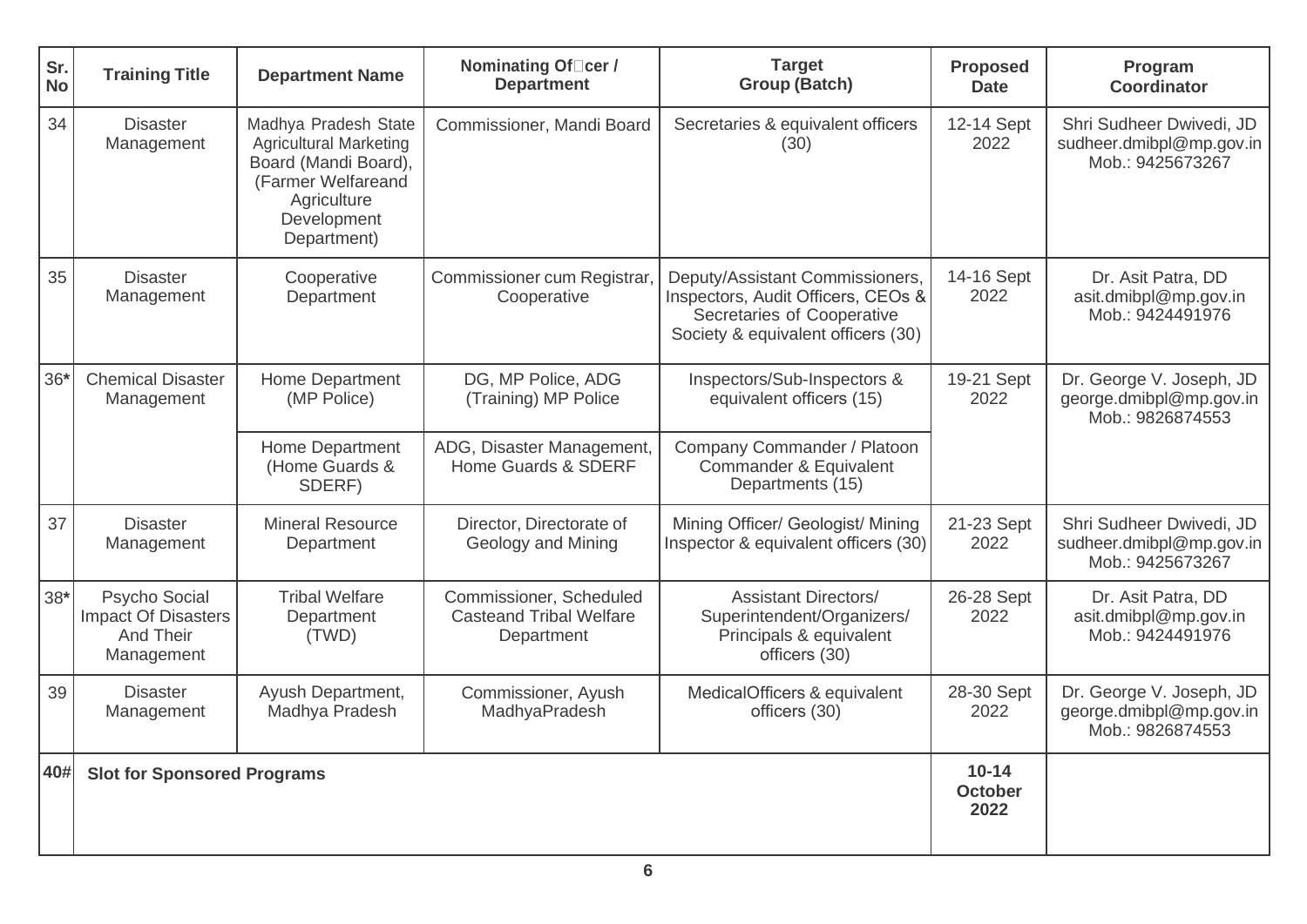| Sr.<br><b>No</b> | <b>Training Title</b>              | <b>Department Name</b>                                                                                                                        | Nominating Of Cer /<br><b>Department</b>                          | <b>Target</b><br><b>Group (Batch)</b>                                                                  | <b>Proposed</b><br><b>Date</b> | Program<br><b>Coordinator</b>                                            |  |
|------------------|------------------------------------|-----------------------------------------------------------------------------------------------------------------------------------------------|-------------------------------------------------------------------|--------------------------------------------------------------------------------------------------------|--------------------------------|--------------------------------------------------------------------------|--|
| 41               | <b>Disaster</b><br>Management      | Home Department<br>(MP Police)                                                                                                                | DG, MP Police, ADG<br>(Training) MP Police                        | DSPs/ASPs/SDOPs & equivalent<br>officers (15)                                                          | 17-19 Oct<br>2022              | Shri Sudheer Dwivedi, JD<br>sudheer.dmibpl@mp.gov.in<br>Mob.: 9425673267 |  |
|                  |                                    | Home Department<br>(Home Guards &<br>SDERF)                                                                                                   | ADG, Disaster Management,<br>Home Guards & SDERF                  | Company Commander / Platoon<br>Commander & Equivalent<br>Departments (15)                              |                                |                                                                          |  |
| 42               | <b>Disaster</b><br>Management      | <b>Transport Department</b><br>(TD)                                                                                                           | Commissioner,<br><b>Transport Department</b>                      | RTOs, ARTOs & Equivalent<br>Officers (30)                                                              | 19-21 Oct<br>2022              | Dr. Asit Patra, DD<br>asit.dmibpl@mp.gov.in<br>Mob.: 9424491976          |  |
| 43               | <b>Disaster</b><br>Management      | <b>Scheduled Caste</b><br><b>Welfare Department</b><br>(SCWD)                                                                                 | Commissioner, Scheduled<br>Caste and Tribal Welfare<br>Department | <b>Assistant Directors/</b><br>Superintendent/Organizers /<br>Principals & equivalent<br>officers (30) | 31 Oct-<br>02 Nov<br>2022      | Dr. George V. Joseph, JD<br>george.dmibpl@mp.gov.in<br>Mob.: 9826874553  |  |
| 44               | <b>Disaster</b><br>Management      | Madhya Pradesh Jan<br>Abhiyan Parishad and<br><b>MP Disaster</b><br><b>Management Network</b>                                                 | Executive Director, Madhya<br>Pradesh Jan Abhiyan<br>Parishad     | <b>District/Block Level Coordinators</b><br>& equivalent officers (30)                                 | $2 - 4$ Nov<br>2022            | Shri Sudheer Dwivedi, JD<br>sudheer.dmibpl@mp.gov.in<br>Mob.: 9425673267 |  |
| 45               | <b>Disaster</b><br>Management      | Madhya Pradesh State<br><b>Agricultural Marketing</b><br>Board (MandiBoard),<br>(Farmer Welfare and<br>Agriculture Development<br>Department) | Commissioner, Mandi Board                                         | Secretaries & equivalent<br>officers (30)                                                              | 9-11 Nov<br>2022               | Dr. Asit Patra, DD<br>asit.dmibpl@mp.gov.in<br>Mob.: 9424491976          |  |
| 46               | <b>Disaster</b><br>Management      | Commissioner,<br><b>Treasuries &amp; Accounts</b>                                                                                             | Finance Department,<br>Government of Madhya<br>Pradesh            | AS/AO/ SAS & equivalent<br>officers (30)                                                               | 16-18 Nov<br>2022              | Dr. George V. Joseph, JD<br>george.dmibpl@mp.gov.in<br>Mob.: 9826874553  |  |
| 47               | <b>Disaster</b><br>Management      | Indian Audit and<br><b>Accounts Department</b>                                                                                                | Deputy Accountant General,<br>Administration                      | Administrative officers, Auditors &<br>equivalent officer (30)                                         | 21-23 Nov<br>2022              | Shri Sudheer Dwivedi, JD<br>sudheer.dmibpl@mp.gov.in<br>Mob.: 9425673267 |  |
| 48#              | <b>Slot for Sponsored Programs</b> |                                                                                                                                               | $26 - 31$<br><b>December</b><br>2022                              |                                                                                                        |                                |                                                                          |  |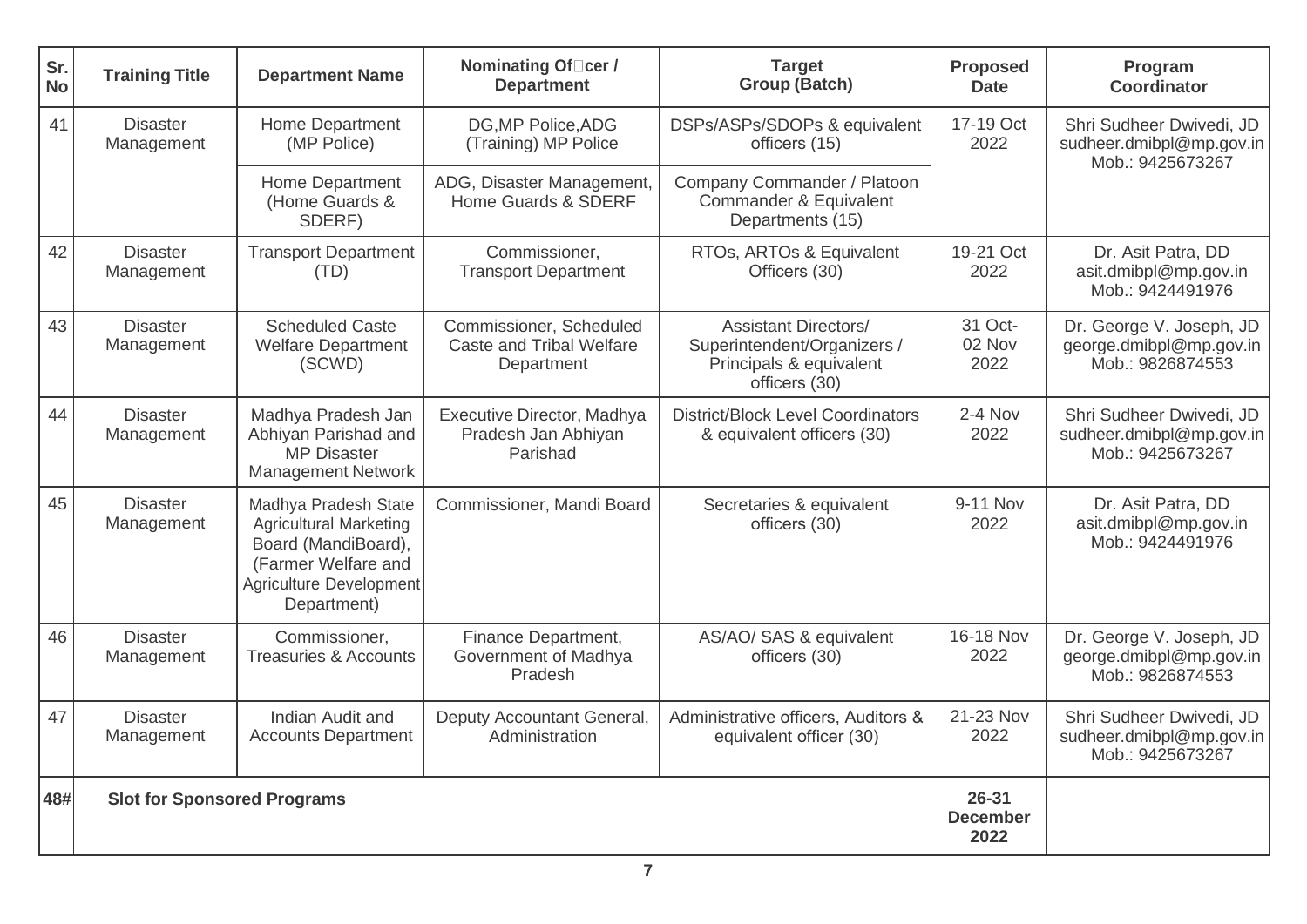| Sr.<br><b>No</b> | <b>Training Title</b>                                                 | <b>Department Name</b>                                         | Nominating Of <sub>□cer</sub> /<br><b>Department</b>                                         | <b>Target</b><br><b>Group (Batch)</b>                                                                  | <b>Proposed</b><br><b>Date</b>                                                               | Program<br><b>Coordinator</b>                                            |  |
|------------------|-----------------------------------------------------------------------|----------------------------------------------------------------|----------------------------------------------------------------------------------------------|--------------------------------------------------------------------------------------------------------|----------------------------------------------------------------------------------------------|--------------------------------------------------------------------------|--|
| 49               | <b>Disaster</b><br>Management                                         | Madhya Pradesh State<br><b>Excise Department</b>               | Excise commissioner,<br>Madhya Pradesh State<br><b>Excise Department</b>                     | Excise Inspectors & equivalent<br>officers (30)                                                        | 5-7 Dec<br>2022                                                                              | Dr. Asit Patra, DD<br>asit.dmibpl@mp.gov.in<br>Mob.: 9424491976          |  |
| $50*$            | School Safety And<br><b>Disaster</b><br>Preparedness                  | Rajya Shiksha Kendra<br>(SED)                                  | Commissioner, Rajya Shiksha<br>Kendra                                                        | Diet Principals/ Lecturers &<br>equivalent officers (15)                                               | 7-9 Dec<br>2022                                                                              | Dr. George V. Joseph, JD<br>george.dmibpl@mp.gov.in<br>Mob.: 9826874553  |  |
| $51*$            | <b>Community Based</b><br><b>Disaster Risk</b><br>Reduction           | Panchayat and Rural<br>Development<br>Department (P&RDD)       | Development Commissioner,<br>Panchayat and Rural<br><b>Development Department</b><br>(P&RDD) | <b>CEOs-Janpad Panchayat /Project</b><br>Officers/ Panchayat Secretaries &<br>equivalent officers (15) | 7-9 Dec<br>2022                                                                              | Shri Sudheer Dwivedi, JD<br>sudheer.dmibpl@mp.gov.in<br>Mob.: 9425673267 |  |
| $52*$            | <b>Chemical Disaster</b><br><b>Risk Reduction</b>                     | Department of Micro,<br>Small and Medium<br>Enterprises        | <b>Commissioner Industries</b>                                                               | Senior and Middle Level Officers<br>of the Department (30)                                             | 12-14 Dec<br>2022                                                                            | Dr. Asit Patra, DD<br>asit.dmibpl@mp.gov.in<br>Mob.: 9424491976          |  |
| $53*$            | Integration Of<br><b>Disaster Risk</b><br>Reduction In                | <b>Public Heath</b><br><b>Engineering Department</b><br>(PHED) | Engineer-In-Chief, Public<br><b>Health Engineering</b><br>Department (PHED)                  | Engineers (10)                                                                                         | 14-16 Dec<br>Dr. George V. Joseph, JD<br>2022<br>george.dmibpl@mp.gov.in<br>Mob.: 9826874553 |                                                                          |  |
|                  | Developmental<br>Planning                                             | <b>Water Resources</b><br>Department (WRD)                     | Engineer-In-Chief,<br><b>Water Resource Department</b>                                       | Engineers (Placed at Dams) (10)                                                                        |                                                                                              |                                                                          |  |
|                  |                                                                       | Narmada Valley<br><b>Development Authority</b><br>(NVDA)       | Director (Admin.), Narmada<br><b>Valley Development</b><br>Authority (NVDA)                  | Engineers/ Officers of,<br>Rehabilitation Power, Irrigation<br>Etc. (10)                               |                                                                                              |                                                                          |  |
| $54*$            | <b>School Safety And</b><br><b>Disaster</b><br>Preparedness           | Rajya Shiksha Kendra<br>(SED)                                  | Commissioner, Rajya Siksha<br>Kendra                                                         | Engineers, & equivalent<br>officers(30)                                                                | 19-21 Dec<br>2022                                                                            | Shri Sudheer Dwivedi, JD<br>sudheer.dmibpl@mp.gov.in<br>Mob.: 9425673267 |  |
| $55*$            | <b>Hospital Disaster</b><br>Preparedness                              | <b>Medical Education</b><br>Department                         | Commissioner, Medical<br>Education                                                           | Professors/ Associate Professors/<br>Assistant Professors & equivalent<br>officers (30)                | 21-23 Dec<br>2022                                                                            | Dr. Asit Patra, DD<br>asit.dmibpl@mp.gov.in<br>Mob.: 9424491976          |  |
| $56*$            | <b>Chemical Disaster</b><br>Planning For Urban<br><b>Local Bodies</b> | Urban Development &<br><b>Housing Department</b>               | Commissioner, Urban<br><b>Administration &amp; Development</b>                               | Engineers & equivalent<br>officers (20)                                                                | 4-6 Jan<br>2023                                                                              | Dr. George V. Joseph, JD<br>george.dmibpl@mp.gov.in<br>Mob.: 9826874553  |  |
|                  |                                                                       | Town & Country<br>Planning (T&CP)                              | Commissioner cum Director,<br>Town & Country Planning<br>(T&CP)                              | Engineers & equivalent<br>officers(10)                                                                 |                                                                                              |                                                                          |  |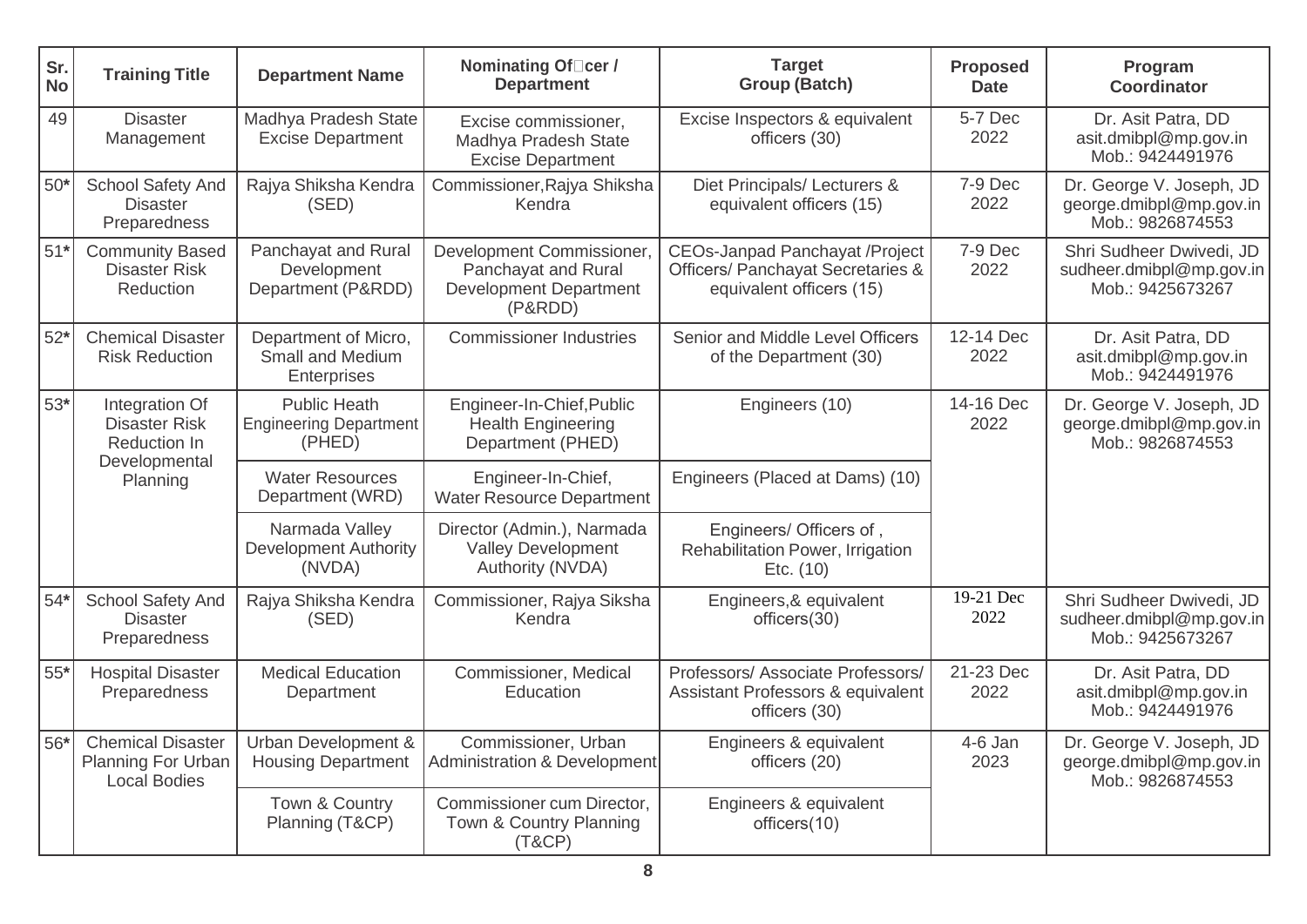| Sr.<br><b>No</b> | <b>Training Title</b>                                                                      | <b>Department Name</b>                                             | Nominating Of <sub>□cer</sub> /<br><b>Department</b>                                         | <b>Target</b><br><b>Group (Batch)</b>                                                                       | <b>Proposed</b><br><b>Date</b> | Program<br><b>Coordinator</b>                                            |
|------------------|--------------------------------------------------------------------------------------------|--------------------------------------------------------------------|----------------------------------------------------------------------------------------------|-------------------------------------------------------------------------------------------------------------|--------------------------------|--------------------------------------------------------------------------|
| $57*$            | <b>School Safety And</b><br><b>Disaster</b><br>Preparedness                                | Directorate of<br>Public Instruction (SED)                         | Commissioner, Directorate<br>of Public Instruction                                           | Principals/ Lecturers & equivalent                                                                          | 30 Jan-1 Feb<br>2023           | Shri Sudheer Dwivedi, JD<br>sudheer.dmibpl@mp.gov.in<br>Mob.: 9425673267 |
| 58*              | <b>Chemical Disaster</b><br>Planning For Urban<br><b>Local Bodies</b>                      | Urban Development &<br><b>Housing Department</b>                   | Commissioner, Urban<br>Administration &<br>Development                                       | <b>CMOs/DUDA Officers/ Fire</b><br>Officers/ Planners & equivalent<br>officers (30)                         | $1-3$ Feb<br>2023              | Dr. Asit Patra, DD<br>asit.dmibpl@mp.gov.in<br>Mob.: 9424491976          |
| 59*              | Integration Of<br><b>Disaster</b><br><b>Risk Reduction In</b><br>Developmental<br>Planning | Planning, Economics and<br><b>Statistics Department</b><br>(PE&SD) | Commissioner, Planning,<br><b>Economics and Statistics</b><br>Department (PE&SD)             | DD/AD/District Planning Officers/<br><b>District Statistical Officers &amp;</b><br>equivalent officers (30) | 6-8 Feb<br>2023                | Dr. George V. Joseph, JD<br>george.dmibpl@mp.gov.in<br>Mob.: 9826874553  |
| $60*$            | School Safety And<br><b>Disaster</b><br>Management                                         | <b>Directorate of Public</b><br>Instruction (SED)                  | Commissioner, Directorate of<br><b>Public Instruction</b>                                    | Principals/ Lecturers & equivalent<br>officers (30)                                                         | 8-10 Feb<br>2023               | Shri Sudheer Dwivedi, JD<br>sudheer.dmibpl@mp.gov.in<br>Mob.: 9425673267 |
| $61*$            | Court Safety &<br><b>Disaster</b><br>Preparedness                                          | <b>MP High Court</b>                                               | Registrar General,<br>M.P. High Court                                                        | Judges & Registrars of<br>District Court (30)                                                               | 13-15 Feb<br>2023              | Dr. Asit Patra, DD<br>asit.dmibpl@mp.gov.in<br>Mob.: 9424491976          |
| $62*$            | Psycho Social<br>Impact<br>Of Disasters And<br><b>Their Management</b>                     | <b>Tribal Welfare</b><br>Department (TWD)                          | Commissioner, Scheduled<br><b>Caste and Tribal Welfare</b><br>Department                     | <b>Assistant Directors/</b><br>Superintendent/ Organizers/<br>Principals & equivalent<br>officers (30)      | 15-17 Feb<br>2023              | Dr. George V. Joseph, JD<br>george.dmibpl@mp.gov.in<br>Mob.: 9826874553  |
| 63*              | <b>Chemical Disaster</b><br><b>Risk Reduction</b>                                          | Home Department<br>(MP Home Guards &<br>SDERF)                     | ADG, Disaster<br>Management, Home Guards<br>(MP Home Guards)                                 | Company Commander/ Platoon<br>Commander & equivalent officers                                               | 20-22 Feb<br>2023              | Shri Sudheer Dwivedi, JD<br>sudheer.dmibpl@mp.gov.in<br>Mob.: 9425673267 |
| 64*              | Court Safety &<br><b>Disaster</b><br>Preparedness                                          | <b>MP High Court</b>                                               | Registrar General,<br>M.P. High Court                                                        | Judges & Registrars of<br>District Court (30)                                                               | 22-24 Feb<br>2023              | Dr. Asit Patra, DD<br>asit.dmibpl@mp.gov.in<br>Mob.: 9424491976          |
| 65*              | <b>Community Based</b><br><b>Disaster Risk</b><br>Reduction                                | Panchayat and Rural<br>Development<br>Department (P&RDD)           | Development Commissioner,<br>Panchayat and Rural<br><b>Development Department</b><br>(P&RDD) | <b>CEOs-Janpad Panchayat /Project</b><br>Officers/Panchayat Secretaries &<br>equivalent officers (30)       | 27 Feb-<br>1March 2023         | Dr. George V. Joseph, JD<br>george.dmibpl@mp.gov.in<br>Mob.: 9826874553  |